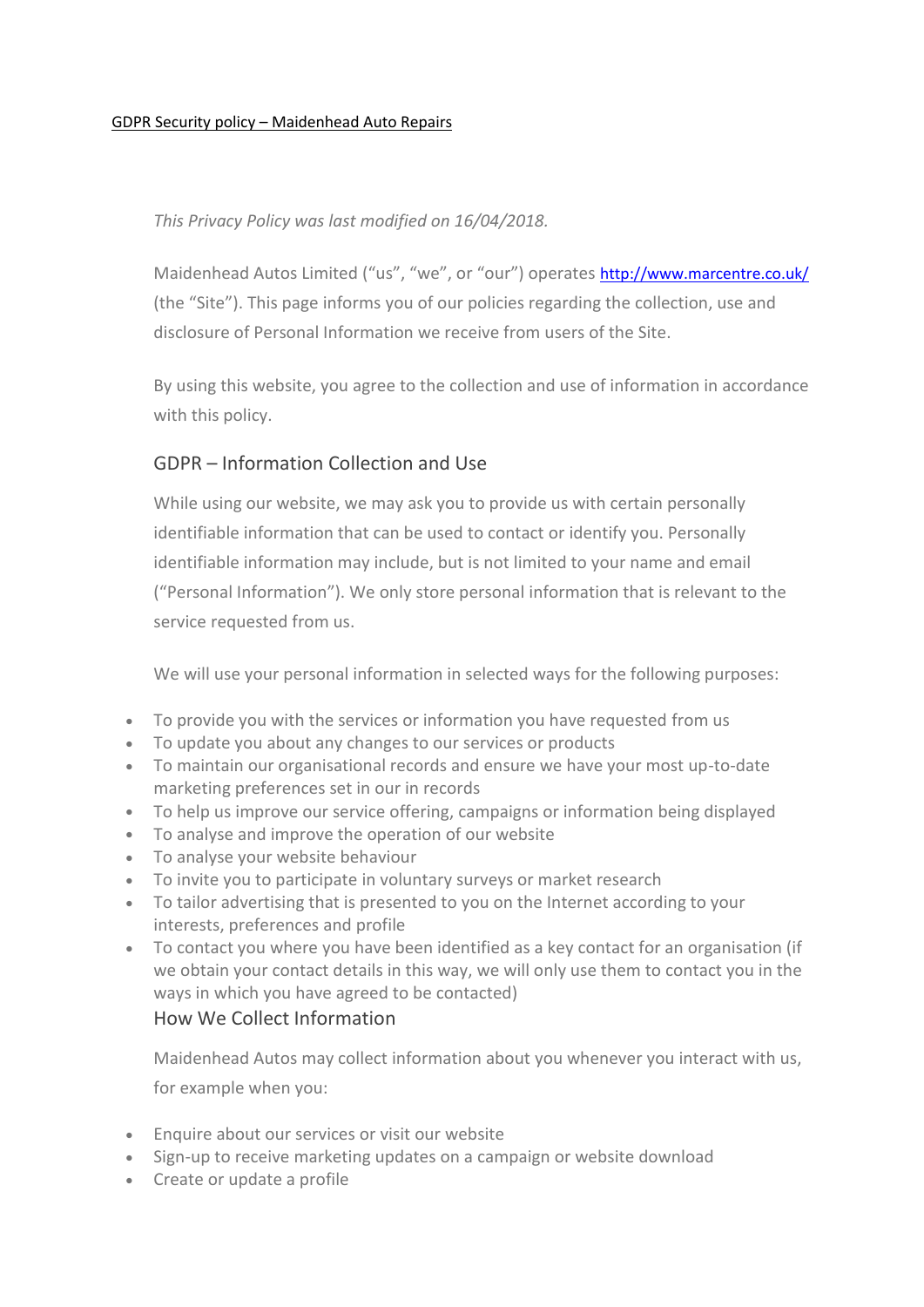- Post content to our website or social media sites (including LinkedIn)
- Attend a business meeting with us and provide us with information about you
- Contact us through the following channels: website, email, phone, SMS, social media or post

We may also receive information about you from third parties. This is if you've given them permission to share your information with us.

## Log Data

Like many site operators, we collect information that your browser sends whenever you visit our Site ("Log Data"). This Log Data may include information such as your computer's Internet Protocol ("IP") address, browser type, browser version, the pages of our Site that you visit, the time and date of your visit, the time spent on those pages and other statistics.

## Cookies

Cookies are files with small amount of data, which may include an anonymous unique identifier. Cookies are sent to your browser from a web site and stored on your computer's hard drive.

Like many sites, we use "cookies" to collect information. You can instruct your browser to refuse all cookies or to indicate when a cookie is being sent. However, if you do not accept cookies, you may not be able to use some portions of our Site.

## **Security**

The security of your Personal Information is important to us, but remember that no method of transmission over the Internet, or method of electronic storage, is 100% secure. We ensure that there are appropriate technical controls in place to protect your personal details. For example, we use encryption technology on our websites to ensure your data is protected.

Maidenhead Autos has opted for third party cloud based solutions, all with restricted access to client data by our employees. Our emails and website are also encrypted for extra safety.

On this website, we hold no personal details as these are stored, with client consent, in our CRM and other GDPR compliant software applications.

# Changed To This Privacy Policy